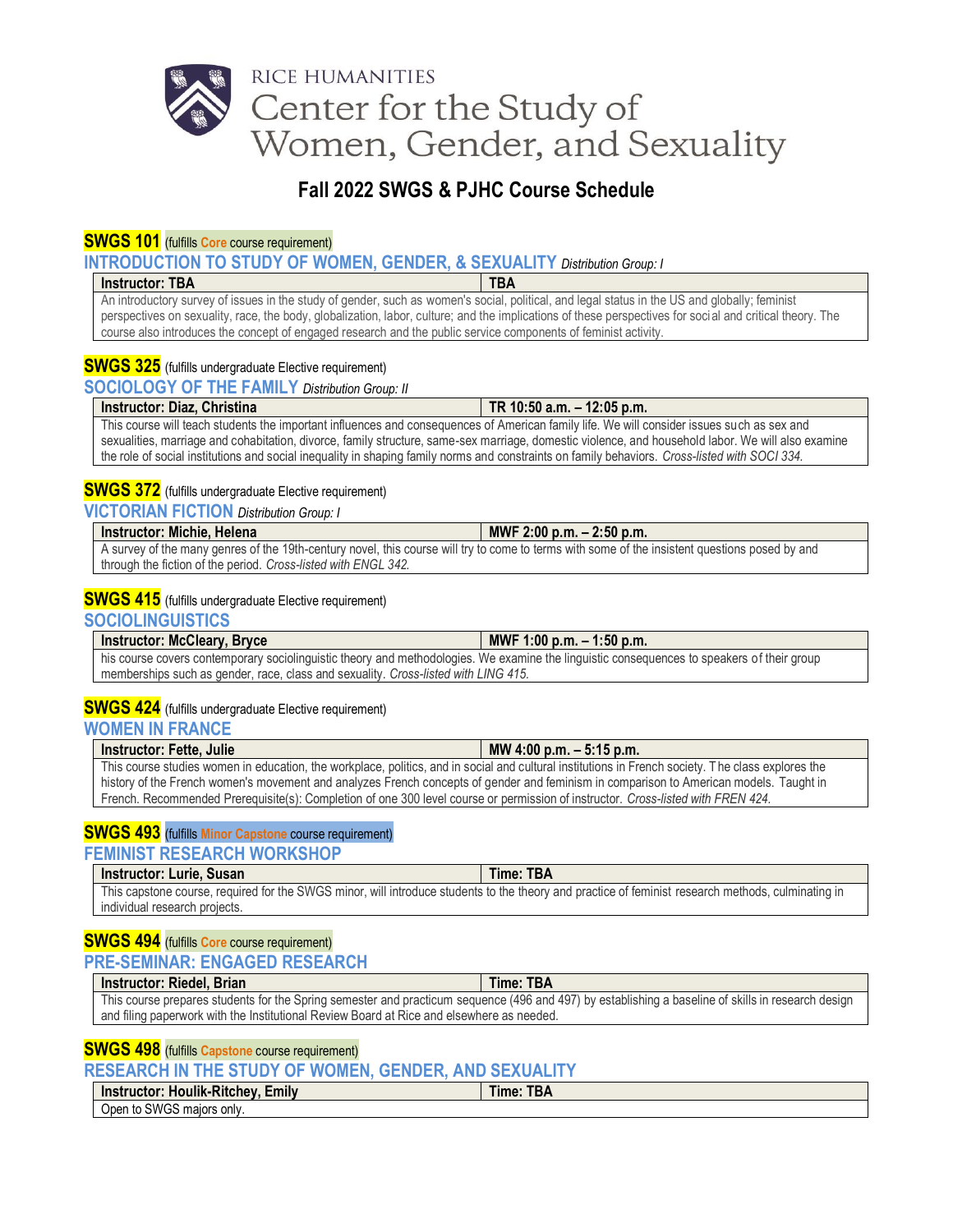# RICE HUMANITIES Center for the Study of Women, Gender, and Sexuality

# **PJHC Minor Program**

### **PJHC 300** (fulfills **Third** component of **Three-Part Direct Service-Learning Experience Arc** minor requirement) **PJHC SERVICE REFLECTION**

# **Instructor: Graham, Lindsay T 12:00 p.m. – 12:50 p.m.**

Returning PJHC McAshan Summer Service Interns reflect on their experiences in an academic context, producing short digital stories. This course is required for all returning interns who received financial support from PJHC for service learning, and the course is suggested for PJHC minors who completed other summer service internships. Mutually Exclusive: Cannot register for PJHC 300 if student has credit for HUMA 300.

# **PJHC 371** (fulfills minor **Core** requirement) and (fulfills undergraduate **Global South** requirement)

# **POVERTY, JUSTICE, & HUMAN CAPABILITIES** *Distribution Group: I*

| Instructor: Strassmann, Diana                                                                                                                       | 001 TR 10:50 a.m. - 12:05 p.m. / 002 TR 2:30 p.m. - 3:45 p.m. |  |
|-----------------------------------------------------------------------------------------------------------------------------------------------------|---------------------------------------------------------------|--|
| This course provides an overview of the study of poverty, justice, and human capabilities and considers theory and economic policy oriented towards |                                                               |  |
| improving human well-being in the US, Asia, Africa, and other regions. Readings address not just material deprivations but also gender, racial and  |                                                               |  |
| ethnic disparities, health status, education, human rights, and political freedoms. Preference given to those who have declared the PJHC minor.     |                                                               |  |

# **////////////////////////////////////////////////////////////////////////////////////////////////////////////////////////////////////////////////////////////////////////////////////////**

## **Non-Cross-listed Courses that Count toward the CSWGS Undergraduate Major ////////////////////////////////////////////////////////////////////////////////////////////////////////////////////////////////////////////////////////////////////////////////////////**

# **ANTH 419** (fulfills undergraduate **Critical Race** requirement)

**BLACK FEMINIST SCIENCE & TECHNOLOGY STUDIES**

#### **Instructor: Massie, Victoria W 1:00 p.m. – 3:30 p.m.**

This upper-level seminar examines the contributions of black feminist theory to contemporary feminist science and technology studies. How can black feminist thought provide perspective on how race, particularly anti-blackness, shapes scientific knowledge production"? How does centering Blackness in scientific inquiry not only resist the Western technoscientific notions of "objectivity," but also reconstitute attendant ideas of the "body," the "human," materiality, and futurity. We will begin the course by reframing classic discussions of science as a "situated" knowledge through black feminist frameworks of positionality. We will then focus on how Blackness and African subjectivities become fixed through the underlying "bio-logics" of Western scientific thought. As we consider how processes of racialization attempt to "fix" Blackness in the scientific imaginary, we will focus more on material ways ideas of the "human" can operate as a point of speculation for social reproduction and refraction. With topi cs ranging from health and medicine, algorithms, surveillance studies, alongside Afrofuturism and Africanfuturism, this course asks students to expand their unders tanding of the relationship between Black Studies and Science & Technology Studies. Far from science and technology simply being to ols to recapitulate essentialist notions of race, this course will demonstrate how Black Studies offers an alternative reading of what a more jus t scientific future can be.

# **ASIA 336** (fulfills undergraduate Elective requirement)

**GENDER & SOCIETY IN BUDDHISM** *Distribution Group: I*

| <b>Instructor: Huntington, Eric</b>                                                                                                                                                                 | WF 4:00 p.m. $-5:15$ p.m.                                                                                                                               |
|-----------------------------------------------------------------------------------------------------------------------------------------------------------------------------------------------------|---------------------------------------------------------------------------------------------------------------------------------------------------------|
| and art, this course addresses the lived experiences and historical perceptions of numerous different types of individuals in Buddhist history,<br>especially emphasizing considerations of gender. | Gender, class, and social role are crucial in Buddhism despite its philosophical denials of the importance of self. Examining great works of literature |

#### **EDUC 304** (fulfills undergraduate **Critical Race** requirement) **RACE, CLASS, GENDER IN EDUCATION**

|                                                                                                                                                     | <b>Instructor: Crear, Sheila F.</b>                                                                                                             | $W$ 6:00 p.m. $-$ 9:05 p.m. |
|-----------------------------------------------------------------------------------------------------------------------------------------------------|-------------------------------------------------------------------------------------------------------------------------------------------------|-----------------------------|
| This course examines the complex ways in which race, ethnicity, gender, and class intersect and influence the educational experience of students in |                                                                                                                                                 |                             |
|                                                                                                                                                     | American schools. By employing an interdisciplinary approach centered both on individuals' lived experiences and educational system as a whole; |                             |

EDUC 304 explores and critiques these critical issues and their impact on student learning. Likely topics include the histori cal foundations of race,

# **FREN 370** (fulfills undergraduate Elective requirement)

**WOMEN IN TALES OF THE FANTASTIC** *Distribution Group: I*

class and gender in education, segregation, Title IX, and other contemporary topics.

#### **Instructor: Harter, Deborah TR 4:00 p.m. – 5:15 p.m.**

This course will explore those stories "behind the story" of the 19th century – that strange and often misunderstood genre, the "fantastic tale." Reading such writers as Gautier, Balzac, and Maupassant, we will discuss this genre's anxieties about madness and machines, misbehaving objects, and especially about women and their bodies. Taught in French.